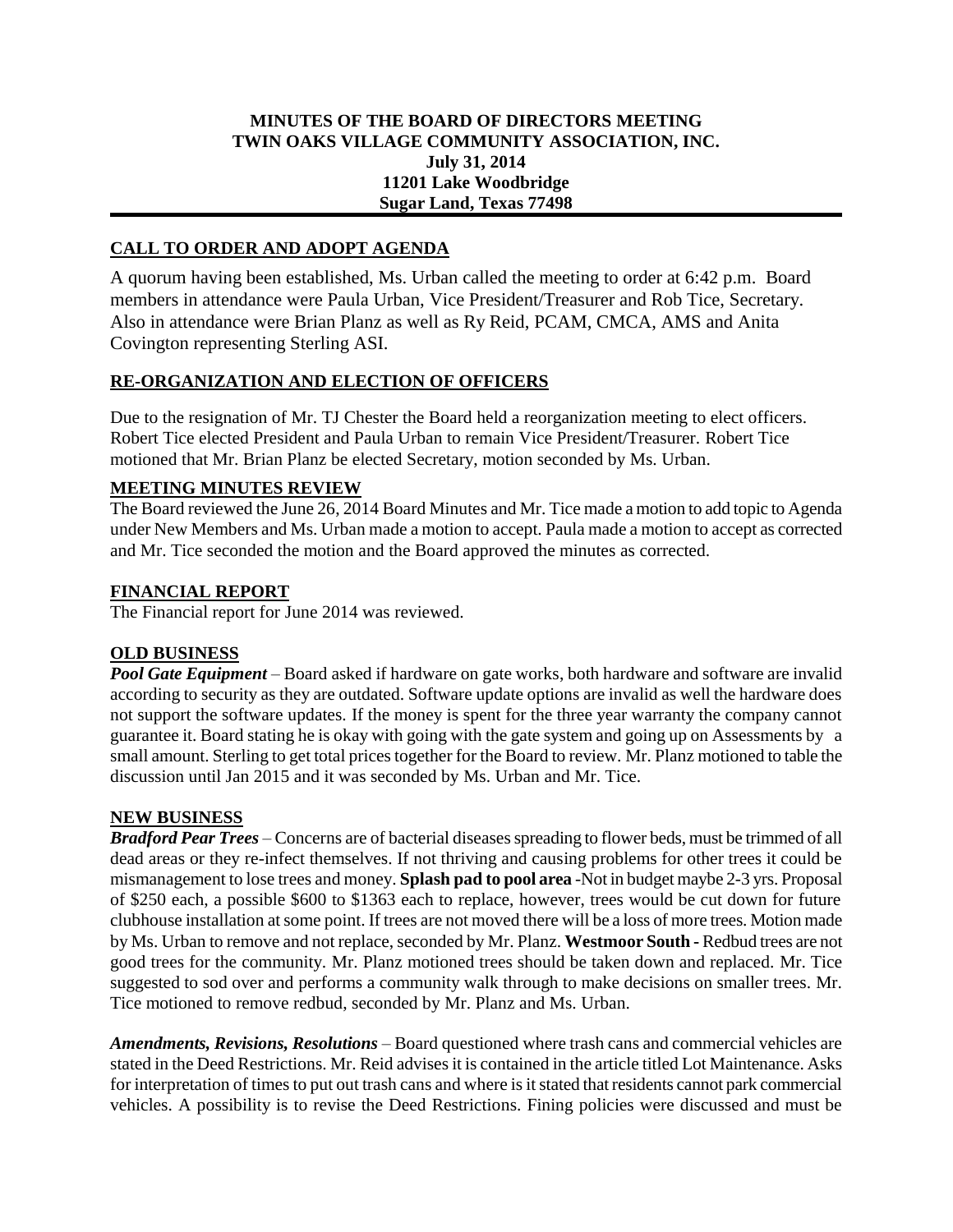explained by the attorney. Discussions also about what determines a vehicle as a commercial vehicle and parking in the community in the evenings. Per Mr. Reid, the neighbors should report those violations. Some parking is restricted by state law. Board members agree to be clear about changes made to the Deed Restrictions then will send to Resolutions Attorney for write up and Board approval. Regarding trash cans: Board members ride around to see trash cans visible in the community. The times to have trash out are restricted. Trash pickup is scheduled to begin automated pickup. This information is unclear to the Board as they are not sure about the MUDS recommendations. This is to be clarified.

*ACC Committee –* Due to new appointment to Board it was asked if Mr. Planz would like to resign from the Committee. He states he would like to remain on the ACC Board. It was discussed that Mr. Tice should not be on ACC Committee but there should be three committee members. In addition Mr. Tice should be passing information to all involved due to his role on the Board. **ACC Applications-** Lattice on front porch, it was brought to the attention of the Board that the homeowner has a lot of items on her front porch. It is over-run by other items and is not uniform to the keeping of the community. The homeowner needs to remove the lattice structure and ladder from their front porch. Ms. Urban motions she removes the lattice and denies her application. Mr. Tice seconds and they pass that the homeowner cannot have more than five frogs in her yard. **Issues**- Aluminum Patio Covers, discussions regarding pursuing the existing patio covers as they are unapproved. Grounds discussed, however, not taking action will make others want to install them as well. Sections in question are Blossom/Forest Cross, Orchid Ridge and Village Branch. Decided it is worth pursuing because when letters are sent homeowners comply. Storage Shed, if it is not moved, association will have to get a lawyer. Letter process explained as courtesy letter, second letter, and certified fine letter. To have lawyer send a letter it is \$150.00. Ms. Urban motioned to let aluminum patio cover remain, Mr. Planz seconded and Mr. Tice agreed as well.

*Landscape Maintenance* – Board member does not think bringing company in to meeting for discussions is good. They are not proposing to get rid of them. The contract is up for renewal and it is decided that the Board members will walk the grounds at the pool and parks and see what is needed between now and budget meeting. This will be done early September on a Saturday morning. **Splash Pad Lock –** The swing gate was broken and a new one has been installed by B&B Locksmith. The Board paid \$500.00. Board states it should be made aware of the graffiti so members can be on the lookout for it. Perimeter Wall has a column missing and rust spots and needs to be added to budget. **Reserve Study** – Last done in 2010 per Ry Reid of Sterling. **Landscape Irrigation** – Not working and Centerpoint pulled as not safe. Fuller Electric can't find holes and it is secured to pole. **Trees/Bushes** – Should be taken care of.

*Reserve Funds* – The Board requested that the Bank of Nevada 3884 Account, \$188,436.11 be combined with the \$4,152.23 in the New  $1<sup>st</sup> MMA6685$ , Mr. Planz made the motion and Ms. Urban second and the Board agreed.

The Board moved into Executive Session at 8:45 p.m.

## **EXECUTIVE SESSION**

The Board reviewed the Attorney Status Report, the Delinquency report and the Deed Restriction Report with no action required and the monthly Constable Patrol Statistics.

The Dog Leash Ordinance was discussed and it was questioned if Constable can write tickets to homeowners whose dogs are not on a leash. Mr. Reid is to clarify this. Board states they get discouraged riding around seeing so many homes in violation. It was agreed upon that the top five community violations will be published on the community website for the homeowners to see. Board President Tice